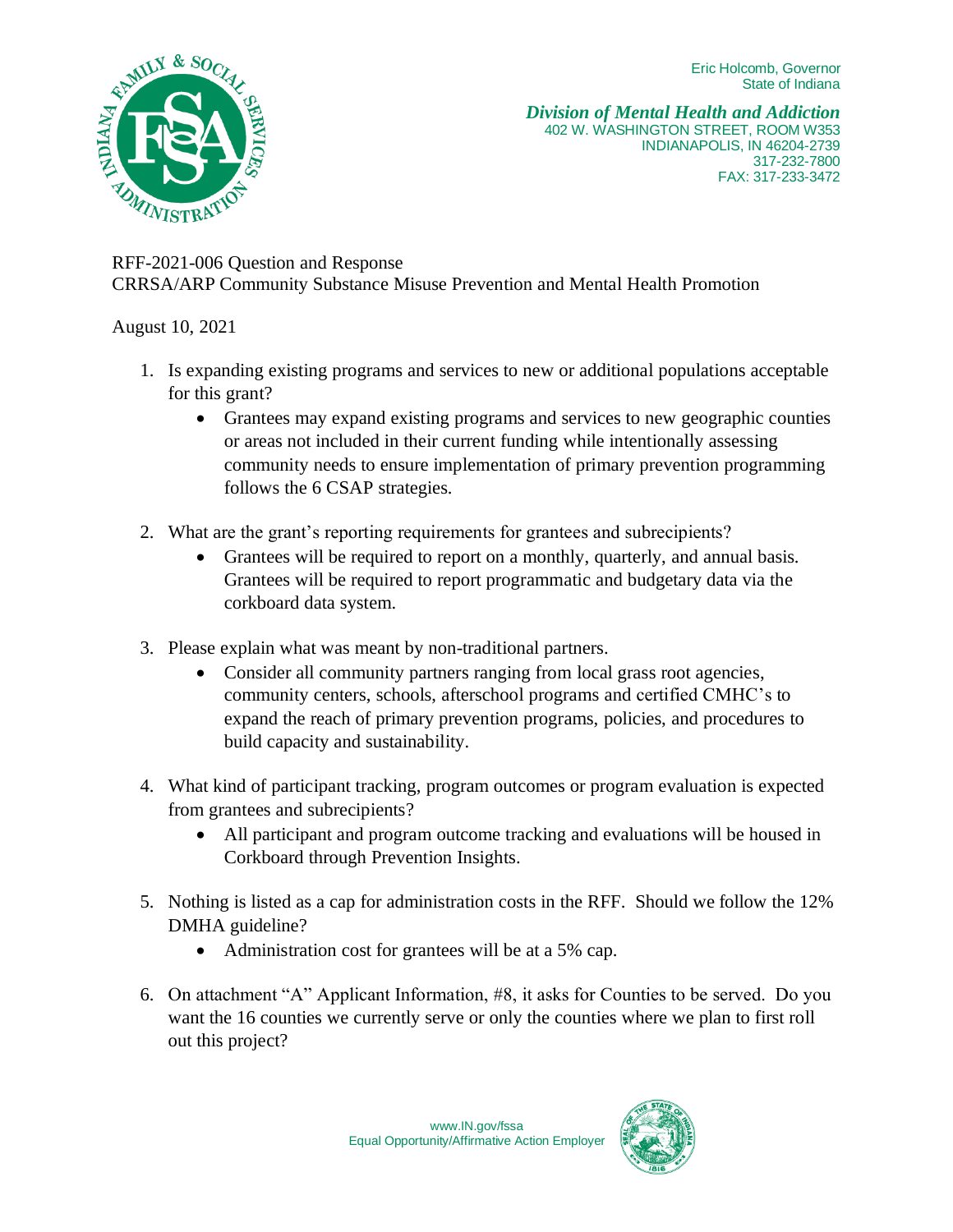- For Attachment "A" Applicant Information, #8, DMHA is requesting that grantees provide counties they propose to serve and provide primary prevention programming with this funding.
- 7. Will questions and answers be shared with only those that asked questions, or will they be posted to the site?
	- RFF-2021-006 questions and answers will be posted on DMHA's Funding Information website as a public document. See link:<https://www.in.gov/fssa/dmha/youthservices/funding-information/>
- 8. Could this RFF be written to continue our work to bring this training to our community?
	- Grantees may expand existing programs and services to new geographic counties or areas not included in their current funding to new/additional populations as long as they fall under primary prevention programming and follow the 6 CSAP strategies.
- 9. Could it fund our local trainings and future trainings to pursue get our people CRI certified in all levels?
	- All allowable trainings will be posted by Prevention Insights monthly, however, outside trainings must go through final approval with the contract owner to ensure trainings address mental health promotion and/or substance misuse prevention topics and further the primary prevention efforts.
- 10. Could it fund money for a coordinator's position and stipends for instructors?
	- Grantees must fund a FTE and also other program staff and facilitators/instructors.
- 11. Would my nonprofit, which is already involved in providing these local trainings in partnership with our LCC be eligible for this RFF. The grant we received to provide this training came from the LCC and then the LCC was granted money through ECHO funds to begin the work.
	- Eligible grantees must provide primary prevention programming in counties that are not currently receiving funds towards prevention and/or have little to no current prevention programming to reduce duplication of prevention efforts.
- 12. Is the potential award a maximum of \$260,000 for each year or for both years combined?
	- Grantees shall receive a maximum of \$260,000 for a total of twenty-one (21) months from October (2021 to June 2023).
- 13. We are looking into multiple counties. If we do so, can we work with two separate coalitions?
	- Grantees are free to work with multiple coalitions.